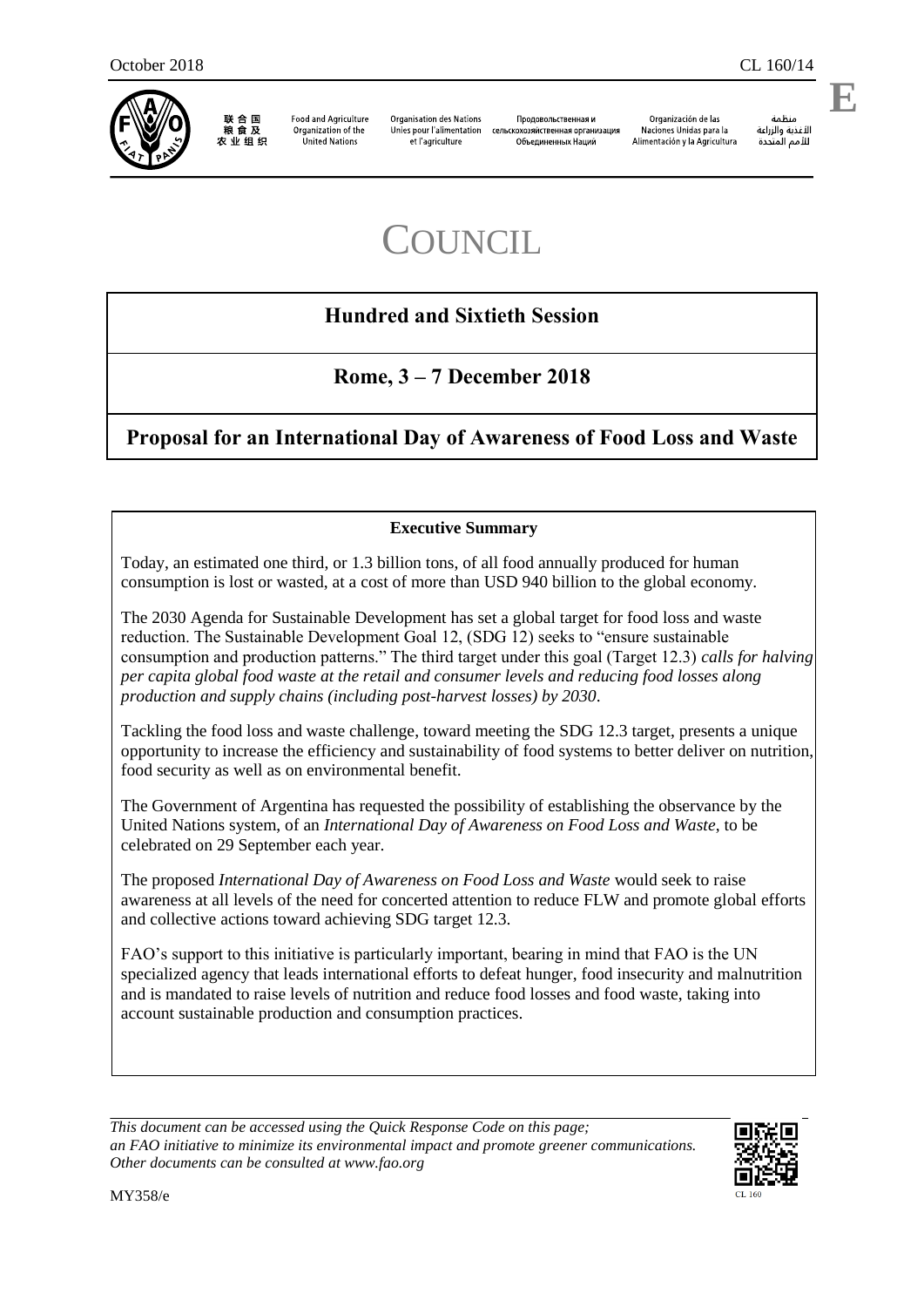#### **Suggested action by the Council**

The Council is invited to:

- 1) endorse the proposal to establish the observance of an **International Day of Awareness on Food Loss and Waste** on 29 September each year and provide guidance as deemed appropriate.
- 2) make a recommendation on the Draft Conference Resolution, as contained in *Appendix A*, to the 41st Session of the FAO Conference ( June, 2019)

*Queries on the substantive content of the document may be addressed to*:

Anna Lartey Director Nutrition and Food Systems Division Tel: +39 06 5705 5807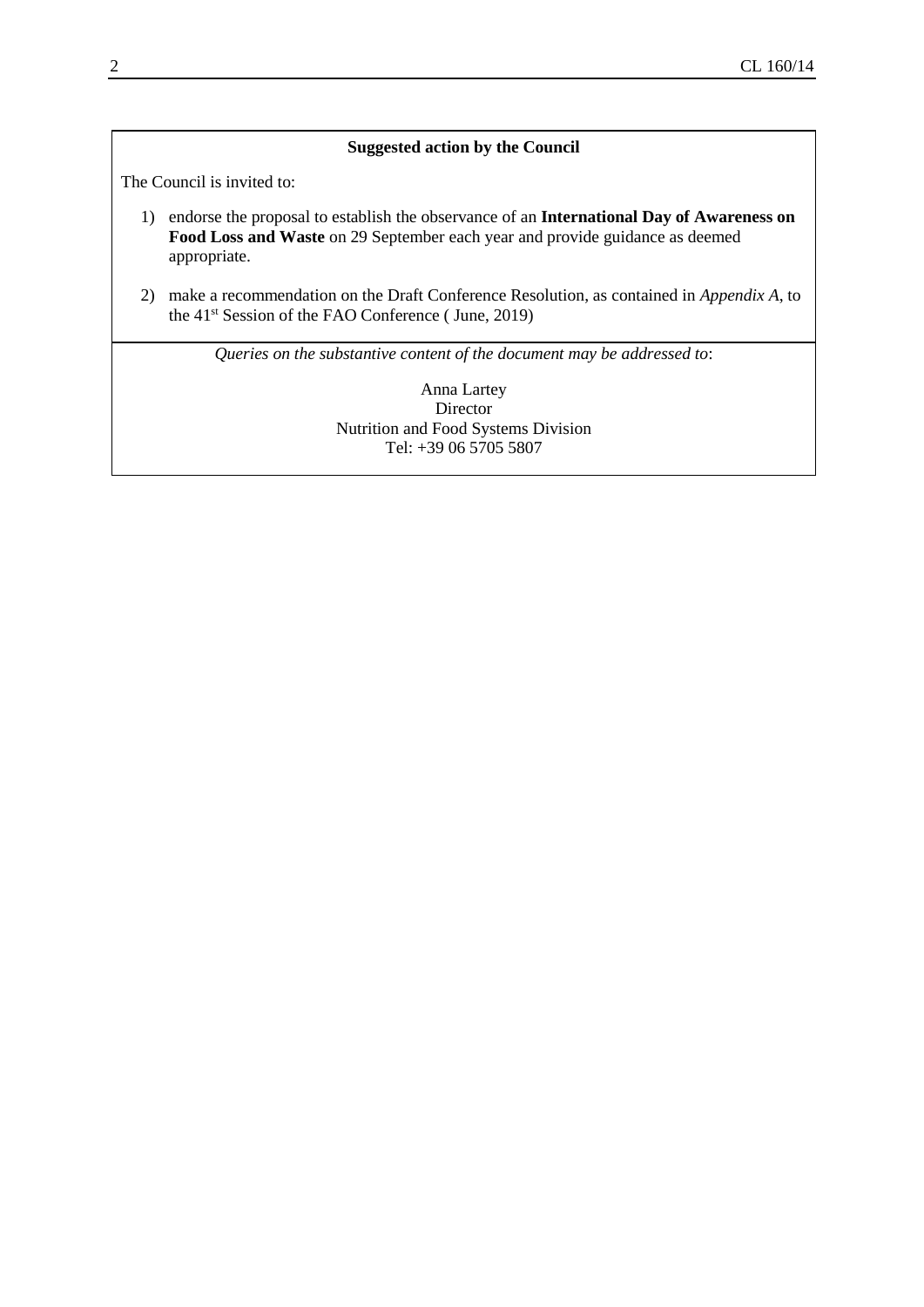l

#### **I. Background**

1. Today, an estimated one third, or 1.3 billion tons, of all food annually produced for human consumption is lost or wasted, at a cost of more than USD 940 billion to the global economy, while approximately 815 million people across the globe suffer from chronic malnutrition and more than 2 billion people (approximately 30 percent of the world's population suffer from micronutrient deficiencies).

2. FAO defines food loss as the decrease in quantity or quality of food, typically caused by failures in the food production and supply system or its institutional and legal framework<sup>1</sup>.

3. Food loss is a major issue in developing countries and occurs every day in the real operations of farmers, traders, processors and retailers, owing to problems in harvesting, handling, storage, packaging, and transport.

4. Some of the underlying causes of food loss are the inadequacy and/or lack of infrastructure and technology, the limited knowledge of stakeholders in supply chains, limited access to markets, poor market/price mechanisms, limited access to infrastructure and inadequate financing.

5. Food waste refers to the discarding or alternative (non-food) use of food that is safe and nutritious for human consumption. Food waste predominates in middle and high-income countries, in retail and at the consumer level.

#### **II. Food Systems**

6. Food systems today are under pressure to produce more food to feed growing and rapidly urbanizing populations, with changing dietary habits. These increases in food production must draw on genetic resources as well as scarce natural resources, such as land and water as well as energy requirements to produce, process and transport food.

7. High levels of food losses and waste (FLW) at each step of the value chain, reduce efficiency, and thus the sustainability of food systems.

8. Tackling the FLW challenge, therefore, presents a unique opportunity to increase the efficiency and sustainability of food systems.

#### **III. Food Security and Nutrition**

9. High levels of food losses impact the availability of and access to food, particularly for poorer segments of society in middle- and low-income countries, and reduce the incomes of smallholders and family farmers who produce food. The scaling up of actions and innovations to reduce postharvest losses is, therefore, critical to alleviating food insecurity, while contributing to the improvement of nutrition and income generation.

10. Education and awareness raising are critical to bringing about behaviour change of food supply chain actors, agribusinesses and particularly consumers, toward achieving the sustained reduction of FLW.

11. Developments in the policy agendas of countries and the provision of incentives designed to promote investments geared toward reducing FLW will contribute substantially to reducing the negative economic and social impacts of FLW.

<sup>1</sup> FAO 2011. Global Food Losses and Waste.<http://www.fao.org/docrep/014/mb060e/mb060e00.pdf>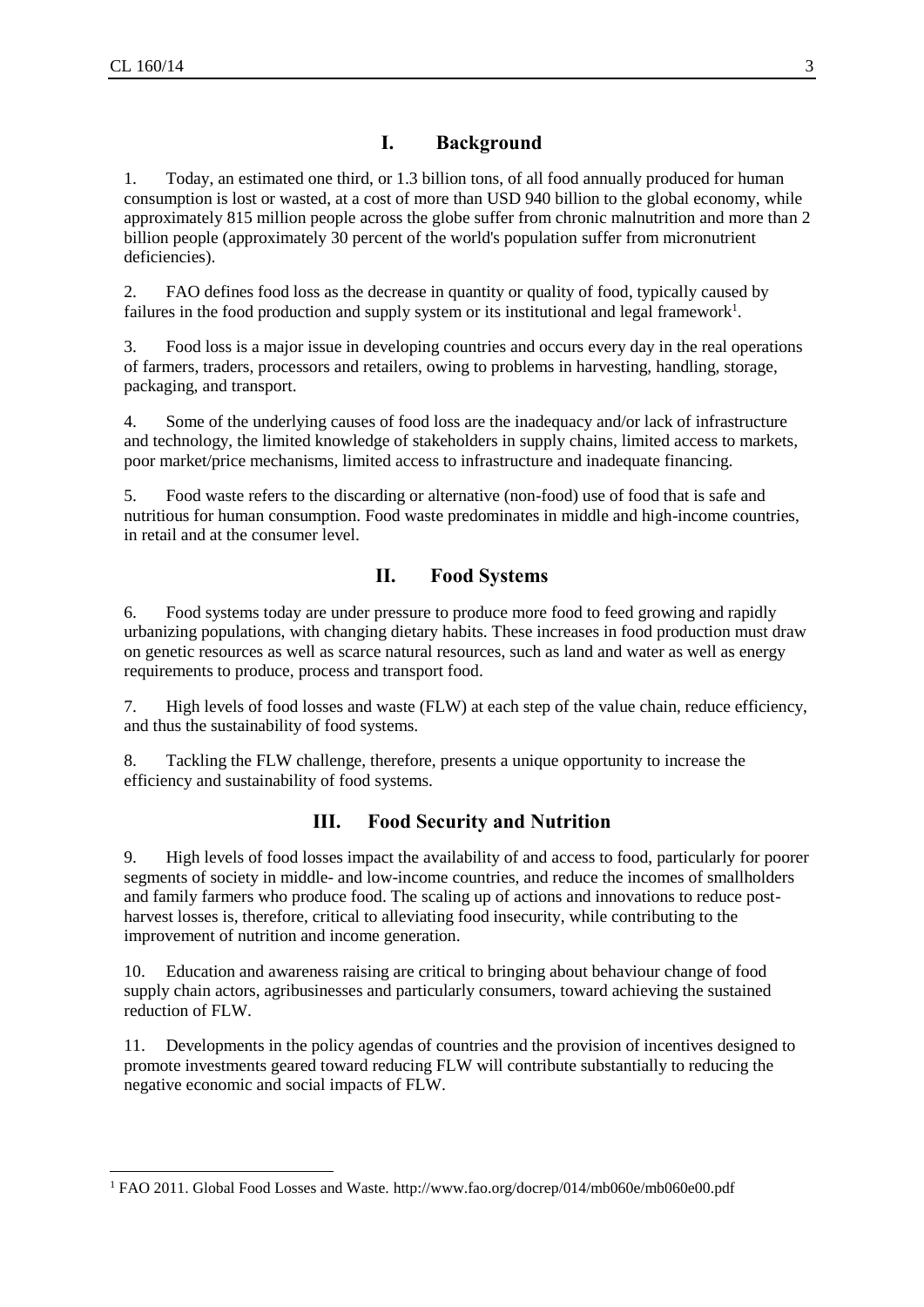### **IV. Climate and the Environment**

12. Every activity within the food system withdraws from natural capital and generates greenhouse gas (GHG) emissions that contribute to climate change<sup>2</sup>. The food supply chain contributes to over 20 percent of total annual greenhouse gas (GHG) emissions globally<sup>3</sup>. Food losses and waste are of particular concern as drivers of climate change and environmental degradation.

13. Food losses undermine the adaptive capacities of vulnerable populations to cope with climate change through decreased food availability and reduced income. Moreover, the magnitude of food losses could further increase with more frequent and intense climate variability and associated outbreaks of pests and diseases.

14. Implementing actions to reduce FLW will contribute greatly to climate adaptation and mitigation, reduce natural resource consumption and degradation, and contribute to the resilience of livelihoods and incomes.

## **V. The 2030 Agenda and the SDGs**

15. The 2030 Agenda for Sustainable Development has set a global target for FLW reduction. The Sustainable Development Goal 12 seeks to "ensure sustainable consumption and production patterns." The third target under this goal (Target 12.3) calls for halving per capita global food waste at the retail and consumer levels and reducing food losses along production and supply chains (including post-harvest losses) by 2030.

16. Reducing FLW will also directly impact other SDG Goals, for example under SDG1 reducing FLW will provide a step out of poverty for family farmers, while in the context of SDG2, reducing FLW will positively impact the food security and nutrition of the families of subsistence farmers; reducing FLW, will contribute to the sustainable use of water and land resources, (SDGs 6, 14 and 15) and reducing the greenhouse gas emissions resulting from FLW will contribute to combating climate change (SDG 13).

17. The measurement of FLW is important for SDG monitoring and cross-country comparison. Achieving SDG target 12.3 will necessitate target setting, measurement of FLW and the implementation of actions to stem the problem.

## **VI. Collaboration and Partnership**

18. Collaboration and partnership should be strengthened to encourage policy dialogues, to promote SDG compliance, and to ensure coherence and alignment in the identification and implementation of solutions to FLW through the efficient and effective use of resources.

19. FLW issues are complex, and current efforts to address them are highly fragmented. There is increasing recognition of the need to develop alliances as well as to encourage open dialogues that integrate a broad spectrum of stakeholders, including civil society, academia, agribusinesses and the public and private sectors, to address the issues.

20. Private sector engagement in particular, is critical to realizing a reduction in FLW at the global level. Public-private sector collaboration is equally important, as better coordination between the

 $\overline{a}$ 

<sup>2</sup> FAO 2017. Save Food for a Better Climate. [http://www.fao.org/publications/card/en/c/4ca616af-0a4a-4232](http://www.fao.org/publications/card/en/c/4ca616af-0a4a-4232-bd3b-681b67471857/) [bd3b-681b67471857/](http://www.fao.org/publications/card/en/c/4ca616af-0a4a-4232-bd3b-681b67471857/)

<sup>&</sup>lt;sup>3</sup> Adoption of Climate Technologies in the Agrifood Sector. Methodology. Directions in Investment. <http://www.fao.org/policy-support/resources/resources-details/en/c/897015/>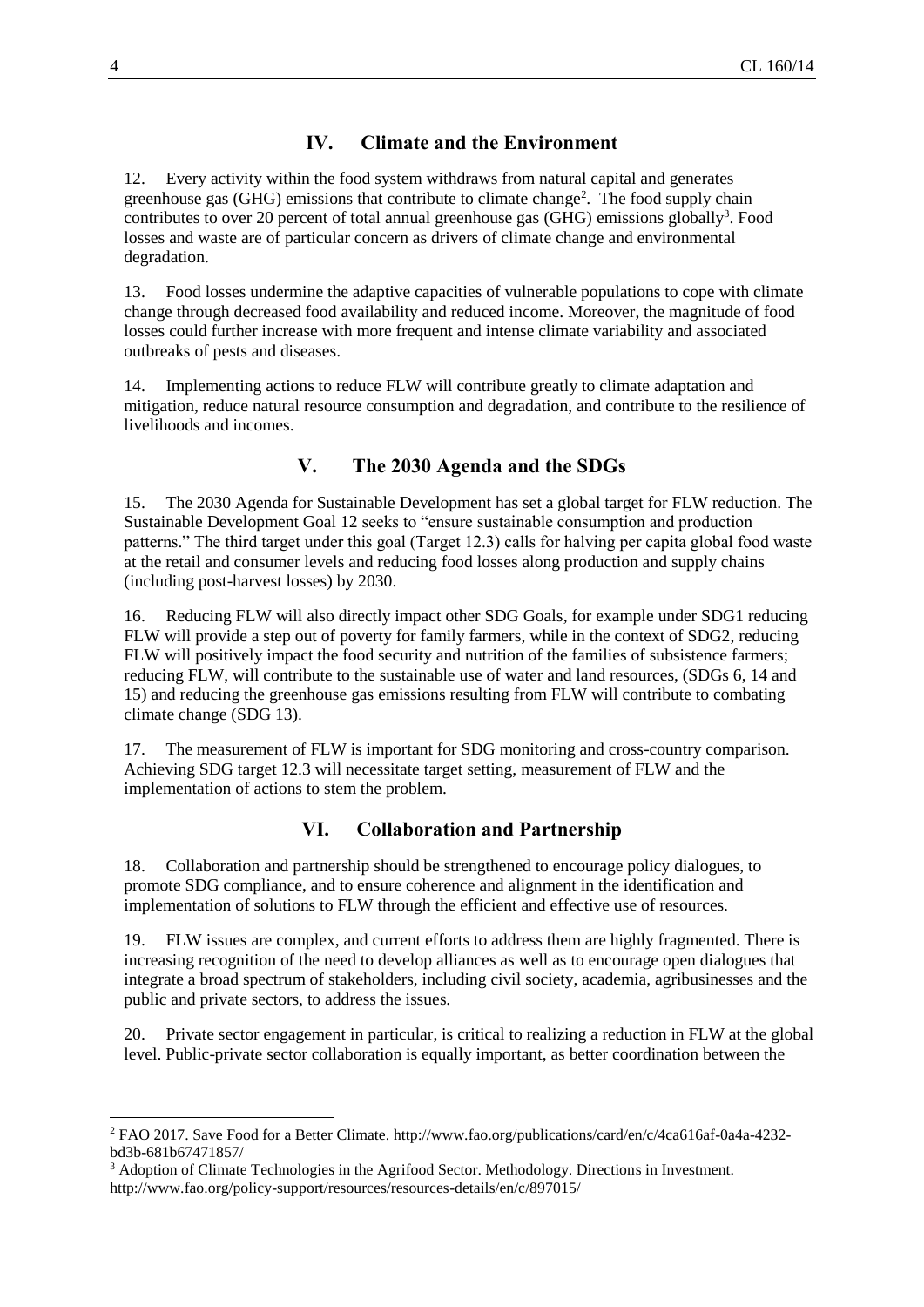public and private sectors improves efficiency and ensures inclusiveness and sustainability in development processes.

21. By creating an enabling environment through the provision of infrastructure, policy support, legislation, regulation and research, public sector can facilitate and incentivise action by the private sector.

#### **VII. Objectives of the International Day of Awareness of Food Loss and Waste**

22. In an effort to promote actions toward achieving SDG target 12.3, the Government of Argentina proposes to establish the observance by the United Nations system, of an International Day of Awareness on Food Loss and Waste to be celebrated on 29 September each year and requests the Committee on Agriculture (COAG) to endorse this proposal (see Appendix A).

23. Activities such as the observance of the *International Day of Awareness on Food Loss and Waste* by Governments, international and national organizations, the private sector, and municipalities will contribute significantly to raising awareness at all levels at all levels of the need for concerted attention to reducing FLW and promote global efforts and collective actions toward achieving SDG target 12.3.